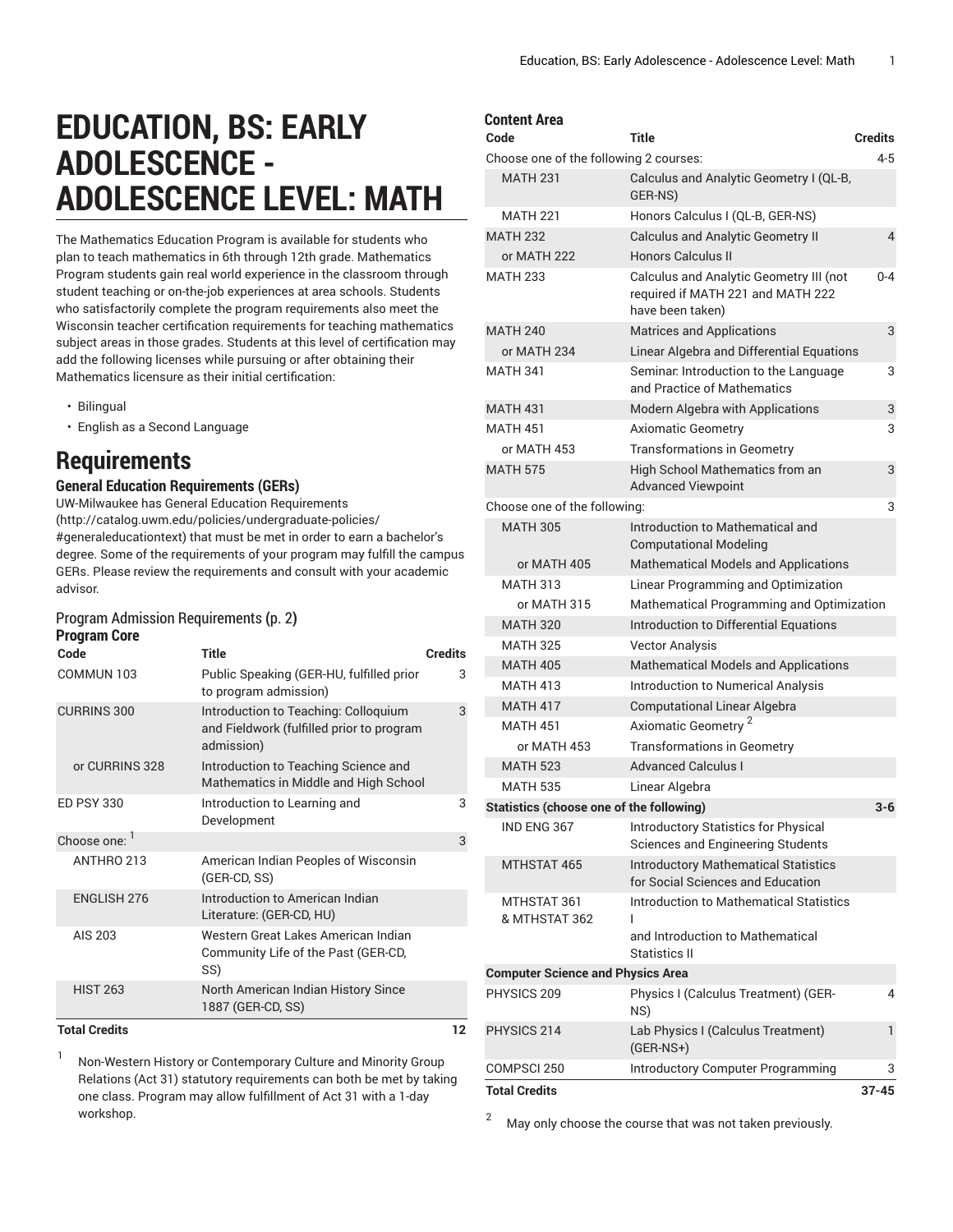#### **Professional Education Requirements**

*MACSTEP Sequence* - Milwaukee Area Collaborative Secondary Science (and Math) Teacher Education Program. Formal admission to the School of Education required. A grade of C or better must be met for all professional requirements, including student teaching.

| Code                                          | <b>Title</b>                                                            | <b>Credits</b> |
|-----------------------------------------------|-------------------------------------------------------------------------|----------------|
| Summer                                        |                                                                         |                |
| <b>CURRINS 332</b>                            | <b>Teaching of Mathematics 3</b>                                        | 3              |
| CURRINS 510                                   | Cooperative Strategies for Pre and Early<br>Adolescents                 | $\overline{2}$ |
| <b>CURRINS 545</b>                            | Reading in the Content Areas: Middle,<br>Junior, and Senior High School | 3              |
| <b>CURRINS 629</b>                            | Change and Change Strategies in<br>Education                            | 3              |
| <b>ED PSY 541</b>                             | Assessment in Science and Math I                                        | $\mathbf{1}$   |
| Fall                                          |                                                                         |                |
| <b>CURRINS 510</b>                            | Cooperative Strategies for Pre and Early<br>Adolescents                 | $\mathbf{1}$   |
| CURRINS 516                                   | Field Work in Middle School                                             | 3              |
| <b>CURRINS 532</b>                            | <b>Teaching of Mathematics: Secondary</b>                               | 3              |
| <b>ED PSY 542</b>                             | Assessment in Science and Math II                                       | 1              |
| <b>EXCEDUC 536</b>                            | Inclusion for Secondary Science and<br><b>Math Educators</b>            | 1              |
| <b>EXCEDUC 537</b>                            | Math and Science Methods for All<br>Learners                            | 1              |
| <b>Spring</b>                                 |                                                                         |                |
| <b>ED PSY 543</b>                             | Assessment in Science and Math III                                      | 1              |
| <b>EXCEDUC 538</b>                            | Teaching Math and Science to All<br>Learners                            | 1              |
| <b>Student Teaching (Spring)</b> <sup>3</sup> |                                                                         |                |
| <b>CURRINS 431</b>                            | <b>Student Teaching in Mathematics</b>                                  | 9              |
| <b>CURRINS 432</b>                            | <b>Student Teaching Mathematics</b><br>Seminar                          | 3              |
| <b>Total Credits</b>                          |                                                                         | 36             |

3 Students must complete paperwork in order to be assigned a student teaching placement. To be approved for placement, additional criteria must be met. See [Benchmarks](#page-1-1) ([p. 2\)](#page-1-1) for details.

### **Additional Requirements for Graduation**

- A minimum cumulative GPA of 2.5.
- A minimum GPA of 2.75 in all your mathematics content area courses and a minimum 2.75 GPA in all your professional education courses.
- Satisfactory completion of a minimum 128 credits.
- Completion of the last year of coursework (30 credits) in residence at UW-Milwaukee.
- Completion of edTPA (Teacher Performance Assessment) required for certification.

### <span id="page-1-0"></span>**Advance to Major**

### **Program Admission Requirements**

Application to the Mathematics Education program requires satisfactory completion of the requirements listed below. For more information about the application process, visit our website at [http://uwm.edu/education/](http://uwm.edu/education/academics/mathematics/) [academics/mathematics/](http://uwm.edu/education/academics/mathematics/).

- Basic skills test: Passing scores on one of the following exams: Praxis I, CORE, ACT, SAT, or GRE. ACT, SAT, or GRE score must be within ten years of admission term to academic program. Please see your academic advisor for additional information.
- Oral and Written Communication (OWC) Part A: Achieve a placement level of 4 or higher on the English Placement Test, or complete ENGLISH 102 or equivalent with a grade of C or better.
- Quantitative Literacy (QL) Part A: Achieve a placement level of 30 or higher on the Math Placement Text, or complete MATH 102, MATH 103, MATH 105, MATH 108, MATH 175, or an equivalent with a grade of C or better.
- Completion of CURRINS 300, Introduction to Teaching, or CURRINS 328, Introduction to Teaching Science in Middle and High School, with a grade of C or better.
- Completion of Commun 103 with a grade of C or better.
- A 2.5 minimum cumulative GPA in all UWM and transfer courses at the time of admission application.
- Completion of the following at the time of admission application: [MATH 231, MATH 232, and MATH 233, or an equivalent sequence of calculus and analytical geometry] plus [MATH 234 or MATH 240 or equivalent courses] with a 2.75 GPA in these and all faculty-approved Math courses 300 level and above.
- A minimum of 58 credits (UWM and transfer credits) at the time of admission application. It is not required to have all the Core Curriculum courses completed at the time of application.
- Meeting with faculty advisor to review admission application. Faculty signature required on application.

### <span id="page-1-1"></span>**Benchmarks**

### **Student Teaching**

Students must complete paperwork in order to be assigned a student teaching placement. To determine your deadline (February or April), visit the Office of Clinical Experiences website at [uwm.edu/education/](http://uwm.edu/education/academics/clinical-experiences/) [academics/clinical-experiences/](http://uwm.edu/education/academics/clinical-experiences/) ([http://uwm.edu/education/academics/](http://uwm.edu/education/academics/clinical-experiences/) [clinical-experiences/\)](http://uwm.edu/education/academics/clinical-experiences/).

To be approved for placement, you must meet the following criteria:

- Be admitted to the School of Education;
- Completion of all required coursework;
- Cumulative GPA of a minimum 2.5;
- A minimum of 2.75 in all your content area and professional education courses;
- Passing scores reflected on your transcript for the Praxis II exam: Mathematics: Content Knowledge #5161;
- Removal of all F or I (incompletes) grades;
- TB test results submitted to the Office of Clinical Experiences; and
- Criminal Background Check submitted to the Office of Clinical Experiences

### **Undergraduate Advising**

Our purpose is to provide collaborative, mentoring relationships which promote educational, career, and professional development. We value a student-centered, holistic, and ethical approach to advising based on strong partnerships with students, faculty and staff, and the larger campus community. We are committed to creating a respectful and supportive environment. We encourage students to be self-reliant through informed decisions and choices based upon dissemination of accurate